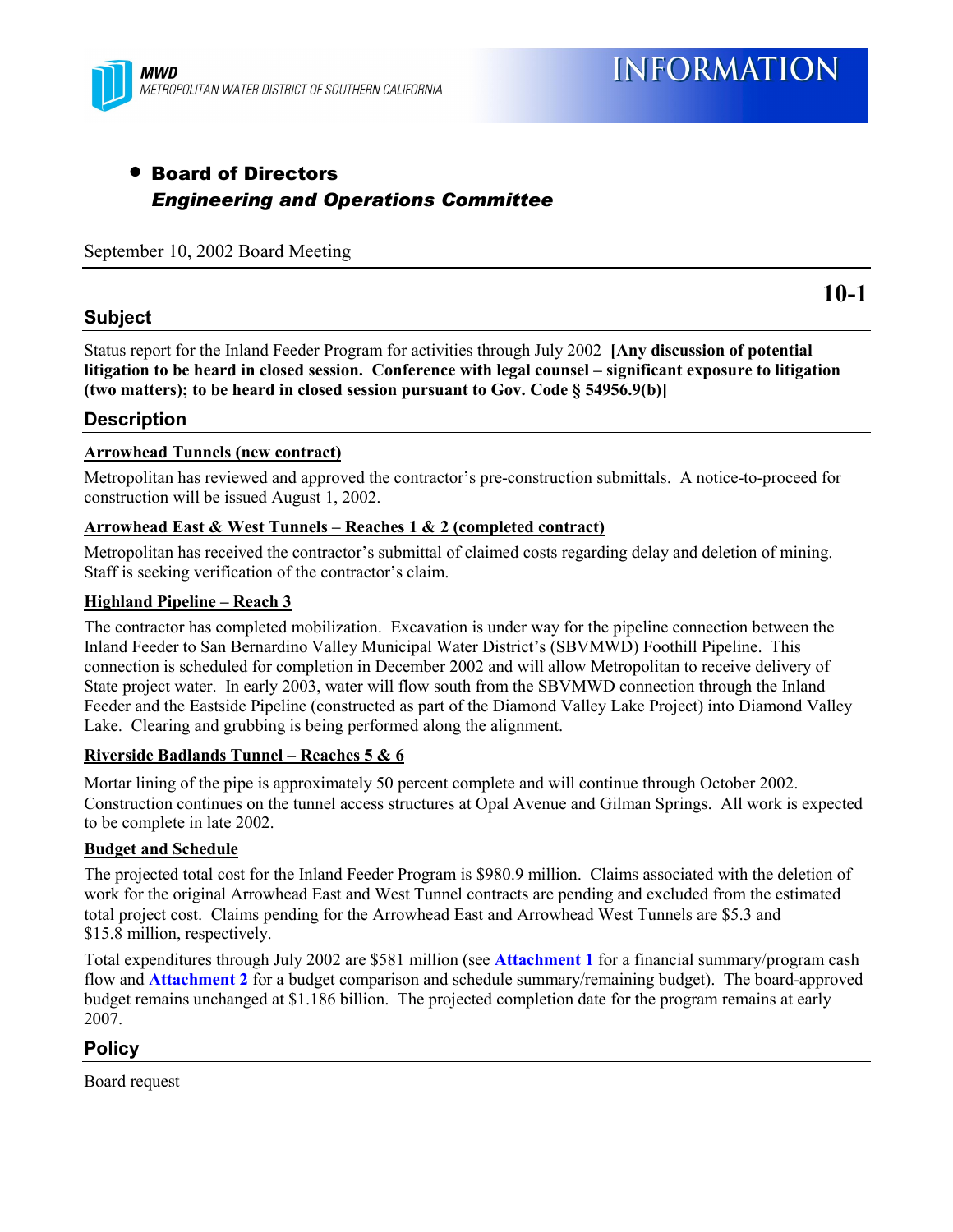### **Fiscal Impact**

Refer to **Attachment 1** and **Attachment 2**.

8/6/2002 *Roy L. Wolfe Date*

*Manager, Corporate Resources*

8/17/2002 *Ronald R. Gastelum Chief Executive Officer Date*

**Attachment 1 - Financial Summary/Program Cash Flow** 

**Attachment 2 - Budget Comparison and Schedule Summary/Remaining Budget** 

BLA #1489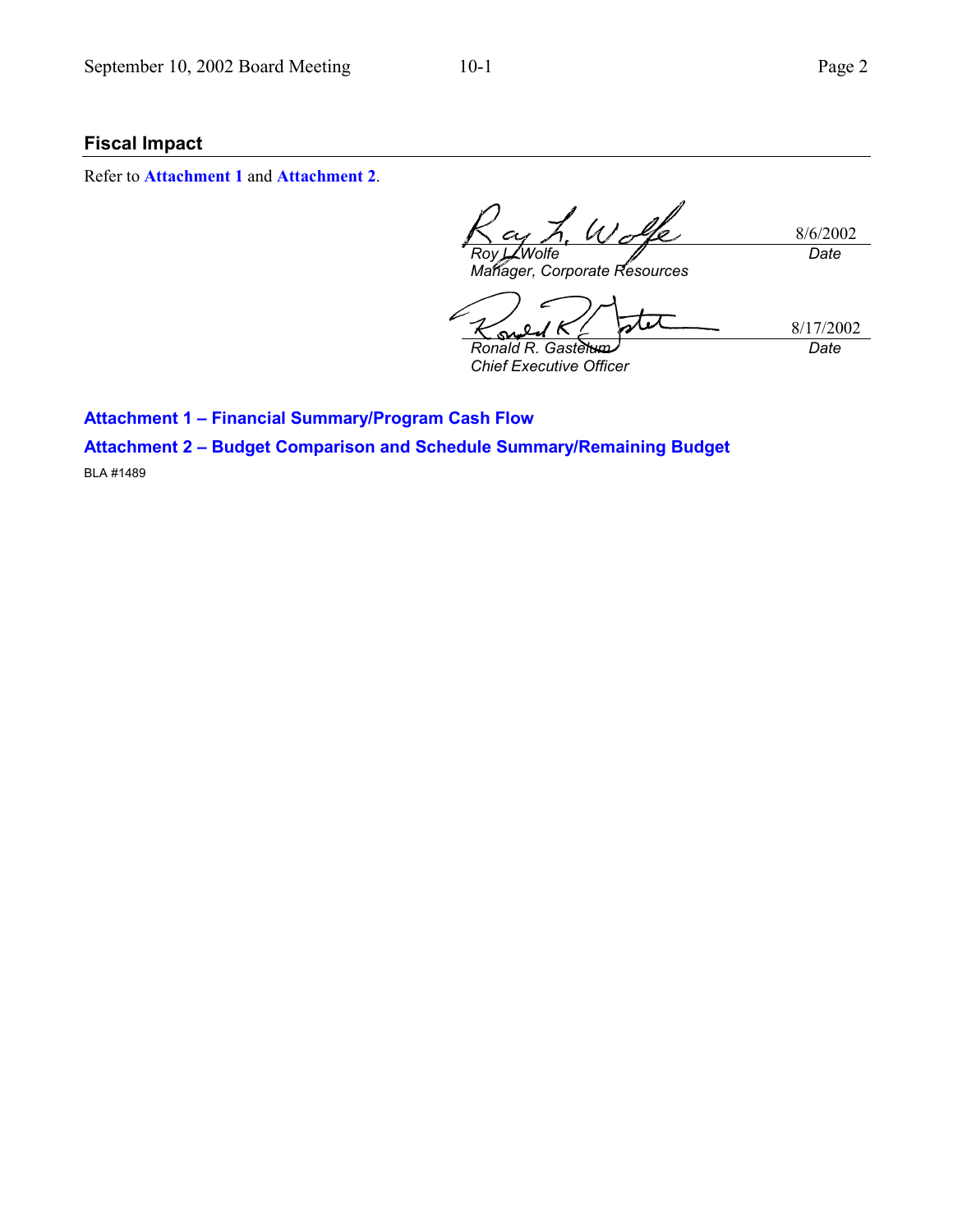# September 10, 2002 Board Meeting 10-1 Attachment 1, Page 1 of 1 **Financial Summary**





1. Based on knowledge of current field conditions.

# **Program Cash Flow**